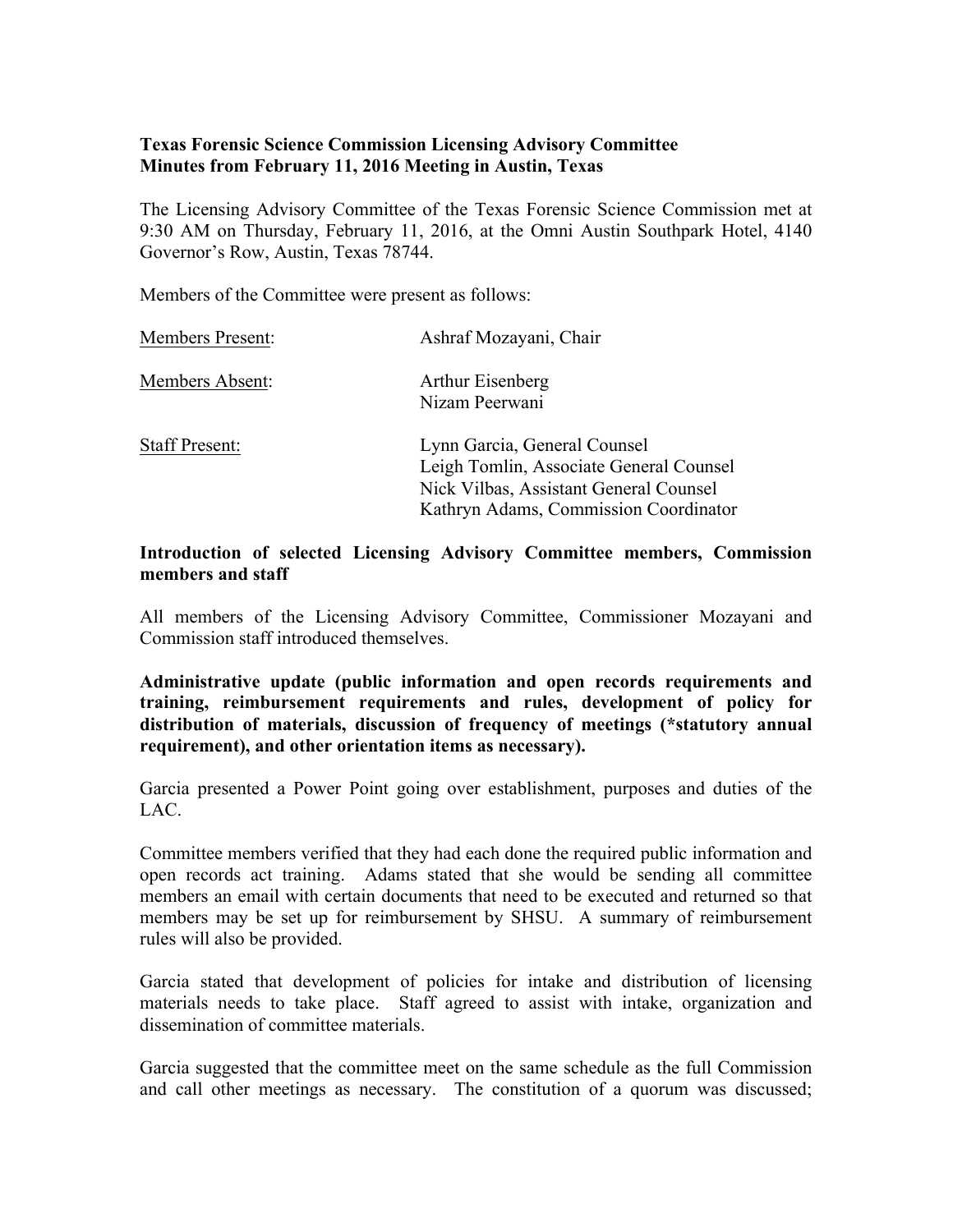members were encouraged not to discuss committee business with one another outside of its open meetings.

### **Review of Licensing Advisory Committee enabling statute and mandate, Texas Code of Criminal Procedure Article 38.01 § 4-b.**

Garcia presented a PowerPoint outlining major purposes, functions and goals of this committee and a read list of accredited scientific disciplines. Highlights included establishing qualifications for obtaining a license; setting fees and testing procedures; setting up a process for receiving applications and deciding whether to accept national accrediting bodies. The FSC may also establish a voluntary licensing program for unaccredited disciplines.

Dr.'s DiMaio and Mozayani engaged in discussion with committee members concerning training for analysts. DiMaio gave an example that medical residents in forensic pathology must train for 2 years before they can sit for their specialty exam and testify in court.

Mozayani stated that lab trainees can do analyses, but their results are reviewed by a supervisor who must sign off. A person is considered an "analyst" in a lab when they are training under supervisor. Garcia reviewed the statutory definition of "analyst; " she related that the Commission is looking to this committee to advise it concerning who should be called an "analyst."

The difference between a "technician" and an "analyst" was discussed. DiMaio recommended looking to the medical profession for guidance on this issue.

The different ways labs handle analyses was discussed. In some labs, one person handles evidence all the way through; at other labs the process is segmented.

### **Discussion of member terms and term assignments (must be staggered two-year terms, with the terms of four or five members, as appropriate, expiring on August 31 of each year). \****Members may serve no more than two consecutive terms***.**

Garcia reviewed the composition of the LAC and stated that members shall have staggered 2-year terms. Members drew straws to determine whose terms would begin on what dates (there will be 4 16 -month terms, and 5 17- month terms, both up in August).

### **Elect Presiding Officer of Licensing Advisory Committee to serve one-year term. (\*A member may serve more than one term as Presiding Officer).**

**MOTION AND VOTE:** *Mozayani moved to nominate Hilbig as committee chair. Sliter and Middleberg seconded the motion. The motion passed unanimously and Hilbig accepted the nomination to be presiding officer for a one-year term.*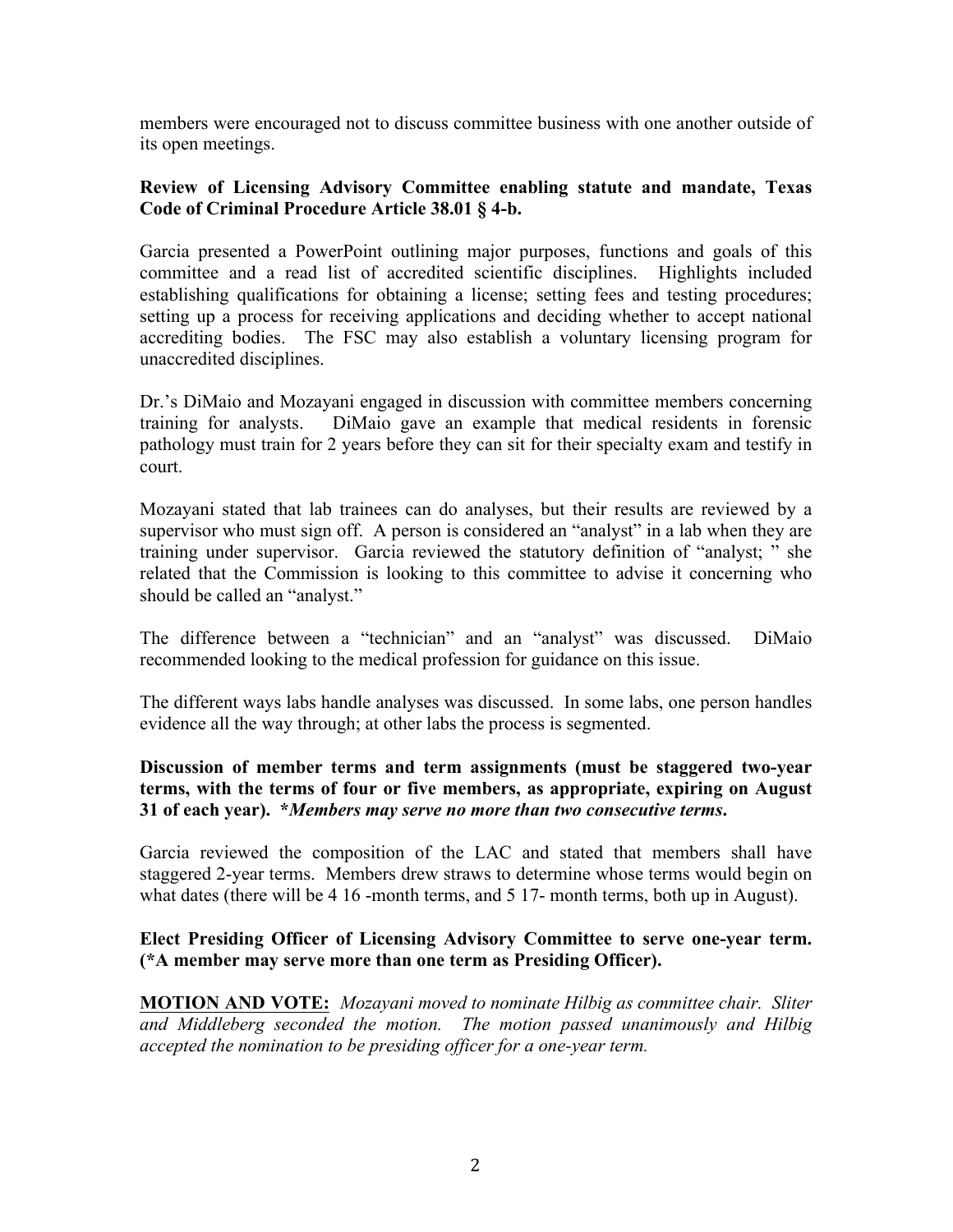**MOTION AND VOTE:** *Daniel moved to nominate Chandler as committee vice chair. Ward seconded the motion. The motion passed unanimously and Chandler accepted the nomination to be vice committee chair.*

## **Development and discussion of next steps to fulfill statutory requirements, including questions received from community.**

Hilbig volunteered to head a subcommittee to set standards and educational requirements for an entry-level analyst. Garcia reviewed Hilbig's duties as head of his subcommittee and stated that he may go outside the LAC for assistance.

The subject of "grandfathering" was discussed. Consensus was that there are very few analysts who would not meet current minimum educational requirements as most positions require a Bachelor of Science. Garcia suggests polling labs to see which would meet requirements being discussed vs. those that would not because of personnel having been there long time and hired under different standards.

Garcia reviewed the laws concerning court testimony. An analyst must be licensed to testify in court on behalf of the state. Someone unlicensed may testify for a defendant. Texas courts have not held defendant's experts to the same standard as those for state.

This LAC must update the Texas legislature. The access of experts to defendants is a major current issue. Heartsill pointed out that many defense experts come in to analyze and/or interpret evidence already admitted in a case. Garcia said it is not the intention of statute to require these people to be licensed.

The initial denial of an analyst license is not covered by the statute and needs to be addressed.

# **Consider proposed agenda items for next meeting.**

Daniel volunteered to head a legal/legislative issues subcommittee; Chandler agreed to assist. Subcommittees must present recommendations to the entire LAC, so they are not subject to the Open Meetings Act unless a quorum of LAC members are talking.

Heartsill will research course work requirements, ethics and courtroom education. Chandler will assist. Garcia suggested enlisting Brady Mills as a resource in this endeavor.

Middleberg, Hilbig & Heartsill all volunteered to be part of a subcommittee to work on formulating tests and testing procedures for analysts.

Garcia stated that she was in favor of inviting representatives from licensing bodies to speak at the next LAC meeting.

The topic of provisional licensing is brought up and will be discussed at a future meeting.